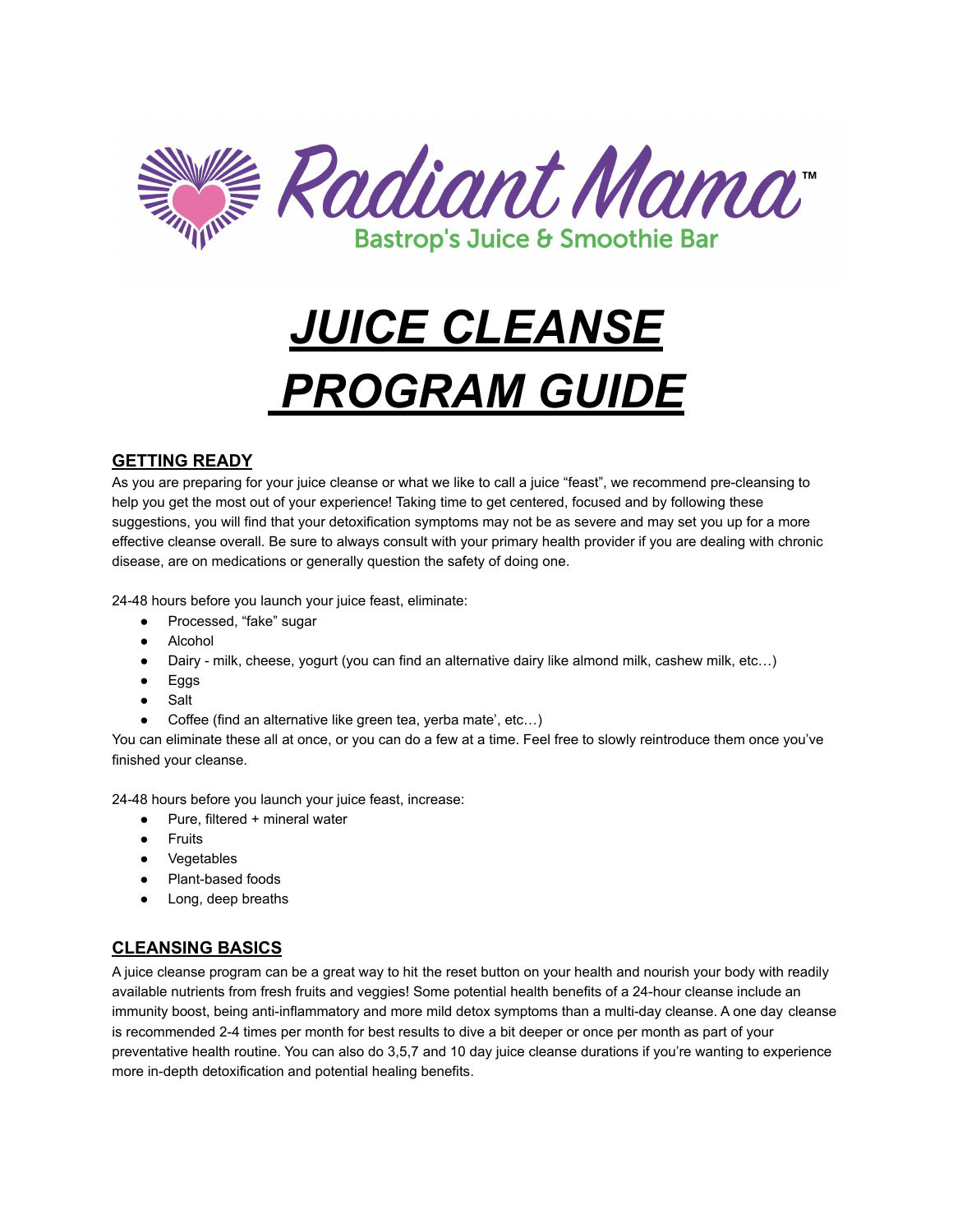#### **Recommended Radiant Mama Juices for a Cleanse:**

- 1. C-Be-D Happy pineapple, green apple, orange, pear, lemon, lime, ginger, turmeric, 10mg full spectrum CBD (.03% THC)
- 2. Extrava-Greenza broccoli, green & red apple, kale, spinach, ginger, lemon, lime, cucumber, celery, parsley, cilantro
- 3. Orange High-C orange, carrot, red apple, lemon, mint
- 4. Sippin' On Sunshine pineapple, golden beet, pear, ginger, lemon
- 5. The Beet Goes On red beet, carrot, red apple, ginger, lemon, ceylon cinnamon
- 6. Pineapple Green Paradise pineapple, green apple, spinach, mint

#### **Cleanse add-ons:**

- 1. **Pure Celery Juice** 100% organic celery juice
- 2. **Plant Mylk** variety of flavors. Our fresh, organic plant mylks are a great source of healthy fats and are idea before bedtime during a cleanse. Adding nut and seed milk to your cleanse program can help you feel fuller, longer.
- 3. **Charcoal Apple Lemonade** helps to detoxify the gut more quickly and to boost metabolism

#### **Recommended daily juice consumption schedule:**

- Each day you are given 6 juices to drink, based on a 12 hour waking period we suggest drinking a juice every 2 hours or so.
- You can choose what order to drink them in, however, if you engage in physical activity or you can tell your blood sugar is low, we suggest reaching for the higher natural sugar content juices in the cleanse - The Beet Goes On, Sippin' On Sunshine,, Pineapple Green Paradise
- We recommend keeping a daily journal or log where you can keep track of what time you drank your juices, in what order and how you are feeling so you can look back and reflect and strategize for the next day.

#### **A few tips to help you be successful:**

- Allow yourself the day to rest and relax, don't plan your cleanse on a day where you have a full to-do list.
- Have fresh, raw organic fruits and vegetables ready to go to help you in the days before and after your cleanse.
- Get outside and soak up the sunshine!
- Drink fresh, herbal teas like our Elderberry Herbal Tea to boost immunity, promote natural energy and provide some stress relief.
- Take a bath using one of our therapeutic mineral salt baths.
- Use a heating pad if you experience sore or achy areas, and you can also have a jar of our CBD-infused Muscle, Joint, Ligament Pain Relief Balm on hand to help out.
- Use a dry skin brush to help stimulate lymphatic flow and promote healthy blood flow.
- Chew your juice this can help promote better digestion.
- Participate in exercise that gets you sweating try yoga, a quick gym session, or even an infrared sauna can do the trick to help you sweat out those toxins.
- Get a relaxing, deep tissue massage to help with the stress and speed up detoxification.
- Consider doing an enema once or twice on the day of your cleanse to help remove residual toxins from your intestinal tract and colon.

Possible detox symptoms you may experience\*: